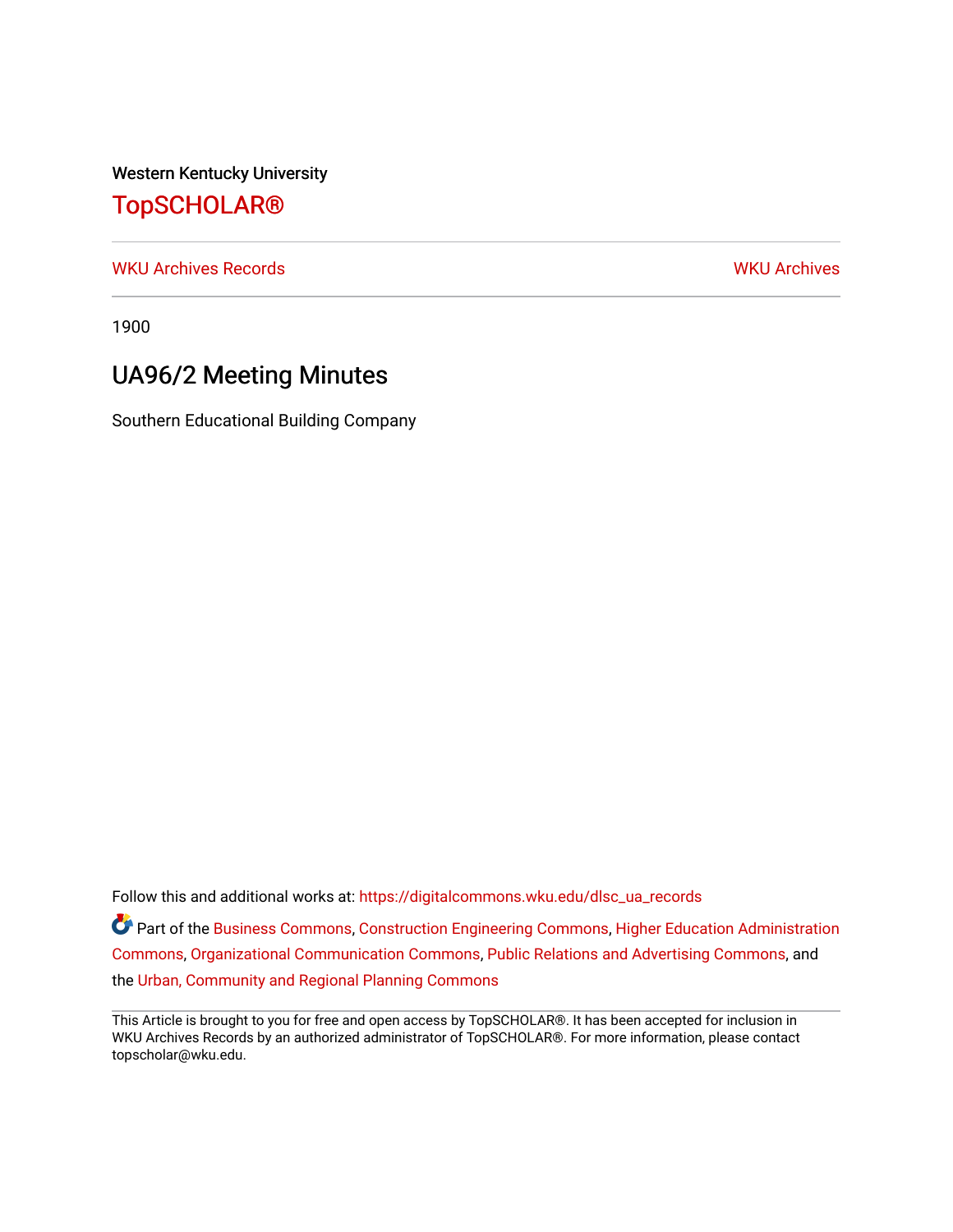The Board of Directors of the Southern Educational Building Company met in regular session Saturday, March 9, 1900, and bids of contractors were opened and a motion made and carried to appoint a committee to confer with Mr. Donelly and Mr. Phillips and report back to the Board Tuesday night March 12, 1900. Dr. J. N. McCormick and Col. T. J. Smith were put upon this committee. The Board aduourned to meet Tuesday night.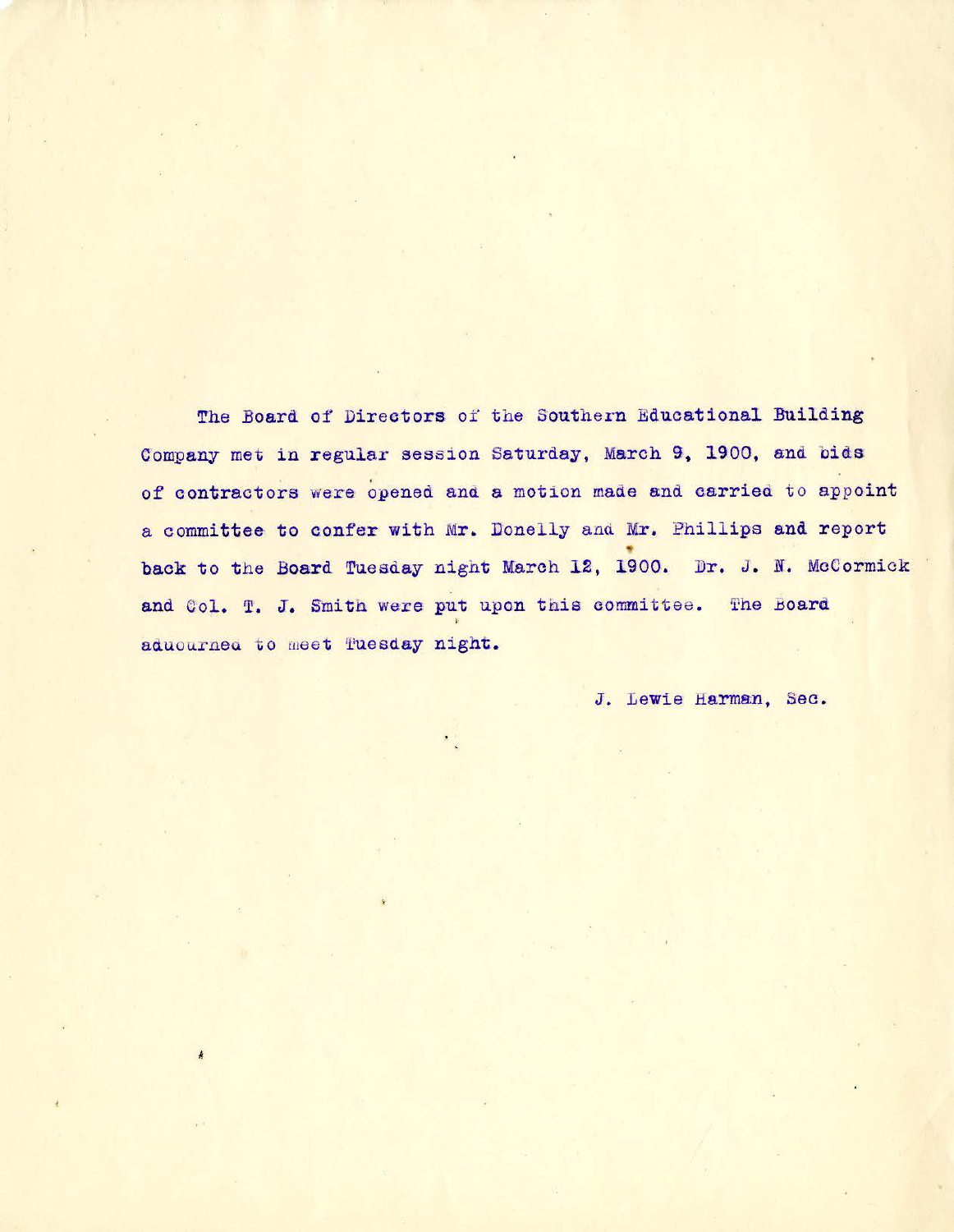The Board of Directors of the Southern Educational Building Company met in regular session Tuesday March 12, 1900 and was called to order by Chairman Potter. The committee appointed to conter with Mr. Donelly and Mr. Phillips reproted that Mr. Phillips refused to reduce his bid and that Mr. Donelly agreed to put his bid to \$6200.00. Mr. Phillips was to complete the brick work and Mr. Donelly the carpenters work. Mr. Kister had sent in an extra bid and a motion carried to have the bid returned to Kister with the seal unbraken. A motion made and carried that Mr. Fleenor put the plans of the New College Building in the show windows around town. Mr. Aaron Phillip's bid to do the birck work was accepted. The contractor is to accept all material and work subscribed in his line. Mr. Donelly's bid to do the wood work accepted under the same conditions as Mr. Phillip's. Both painting bids were rejected by the Board. Mr. Max Nahm and Col. T. J. Smith were made a committee to arrange for water and taxes. It appering to the Board that the number of stock nolders required by law have consented that the articles of incorporation of the Southern Educational Building Co. may be amended so as to increase the indebtedness authorized by increasing from \$5000.00 to \$10000.00, and it appearing further that the amended articles of incorporation were prepared on Dec. 1st 1899, in the pursuance to the action of the stock holaers. It is now ordered that said amended articles of incorporation increasing the authorized indebiness bi ordered to record in the Clerk's Office and a certified copy by transmitted to the Secretary of the State as required by law.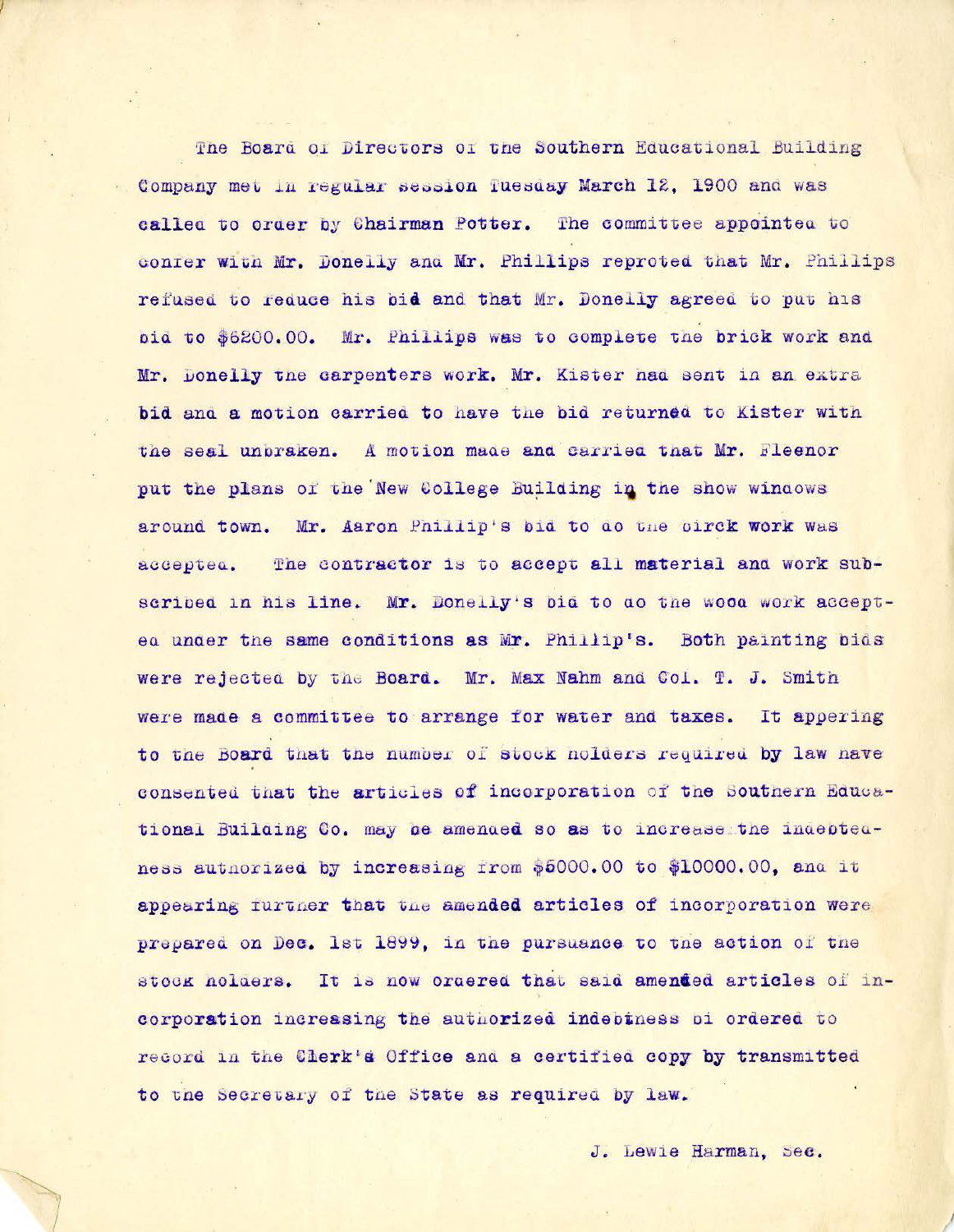The Board of Directors met in regular session Tuesday, Apr. 17. 1900 and was called to order by chairman Potter. Mr L. R. Borter and Mr. J. Whit Potter were made a committee to see that proper bonds were made with Mr. Aaron Phillips and Mr. Donelly and to see that proper bonds are made by the last two named. Mr. C. Fleenor was ordered to draw the pond for Mrssrs. Phillips and Donelly. It was ordered that an additional twenty-five per cent of the amount subscribed by stockholders be collected at once. It was ordered that J. Whit Potter be authorized to take up Mr. J. Tom Williams note of \$2200.00 executed by the Southern Educational Building Co., Nov. 1st 1899, remaining purchase money of the Gollege property, with the understanding that so far as this Board is concerned this is no offset and Mr. Potter is to carry the note at the rate of six per cent, from the time he takes it up. It was ordered that Col. T. J. Smith settle the County and State taxes for the year 1899, in the settlement of the note. Motion carried that the Treasurer be authorized to pay the Semiannual interest on the \$5000.00 first mortgage bonds held by Potter Matlock and Co., on this property, to wit, from Oct. 1st 1899 to April 1st 1900.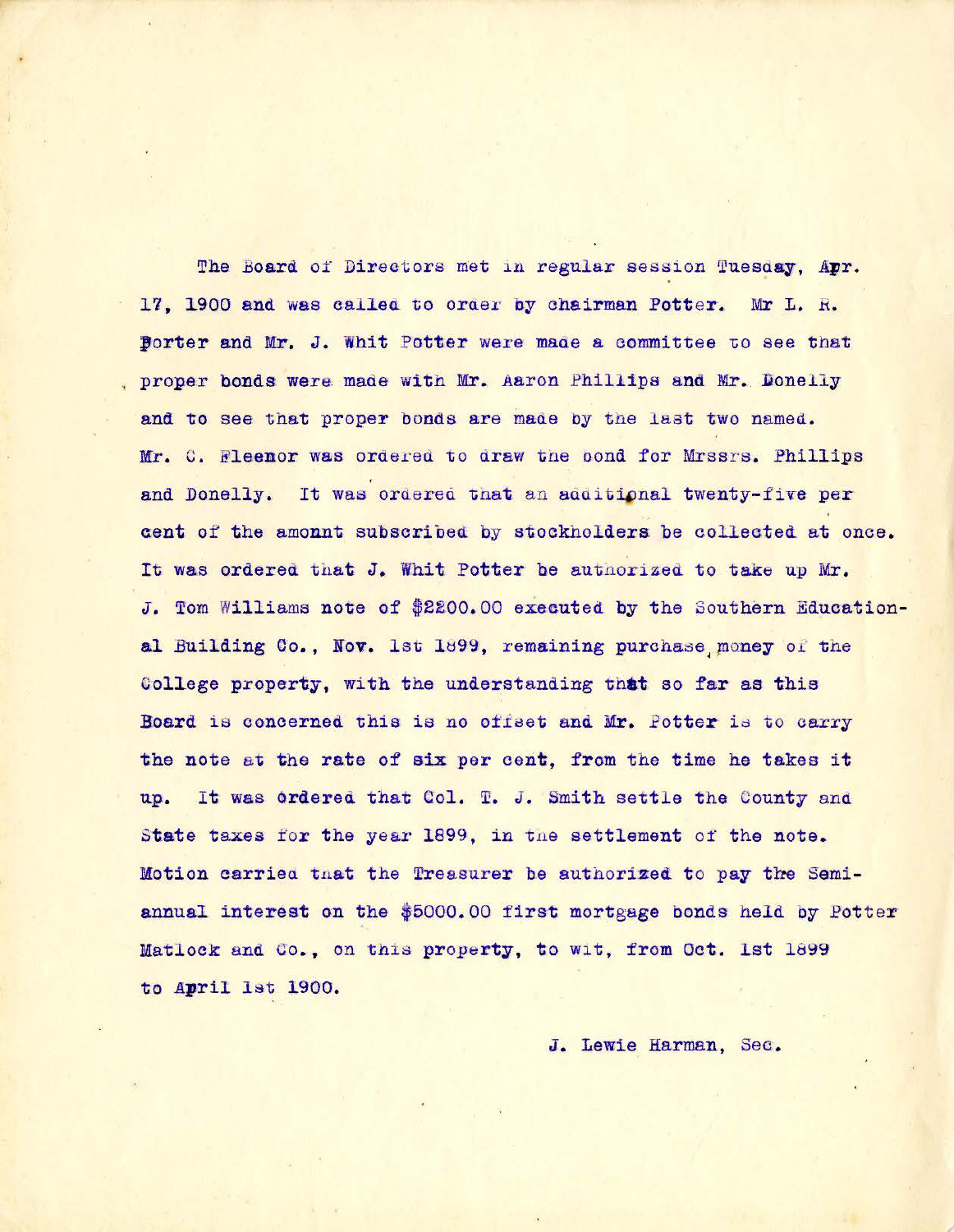At a meeting of the Southern Educational Building Company the president notified the Board that one of the notes executed to J. Tom Williams was now due and payment was demanded on same. and further notified the Board that it was probable that the note would be bought by other parties and held for an indefinite time and at a lower rate of interest, provided the intending purchaser was assured that there was and would be no offset against, or question made about the valiaity of the note.

On motion it was resolved that the President be authorized and directed to endorse on said note over his signature, that this Company aad and would have no offset or Counterclaim against the J. Tom Williams on account of said purchase and that the Company had no defense to same.

> J. Whit Potter, President. J. Lewie Harman, Sec.